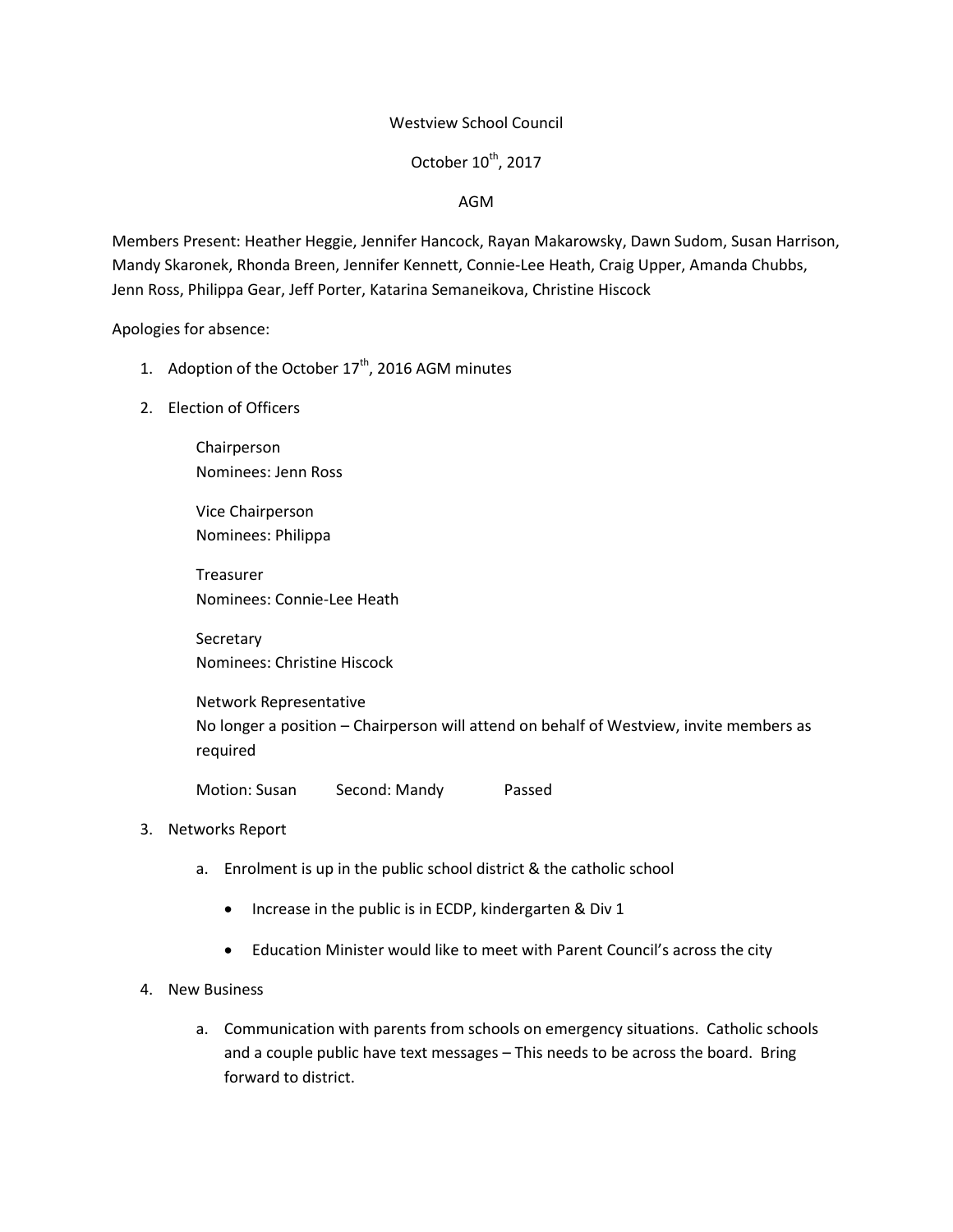#### Westview Parent Council

# October 10<sup>th</sup>, 2017

#### AGM

- 1. Adoption of the October  $17<sup>th</sup>$ , 2016 AGM minutes
- 2. Election of Officers

Chairperson: Jenn Ross

Vice Chairperson: Philippa Gear

Treasurer: Connie-Lee Heath

Secretary: Christine Hiscock

Fundraiser Coordinator: Jennifer Kennett

Breakfast Coordinator: Rhonda Breen

Hot Lunch Coordinator: Susan Harrison

Casino Coordinator: Jenn Ross

Yearbook Coordinator: Mandy Skaronek

Volunteer Coordinator:

- Nominees: Katerina Semaneikova & Connie-Lee Heath
- Vote in favor of Katerina Semaneikova

Events Coordinator: Amanda Chubbs

Motion to remove Parent Reps, Playground Coordinator& Networks from the council, adding event coordinator position:

Motion: Connie-Lee Second: Amanda Chubbs Passed